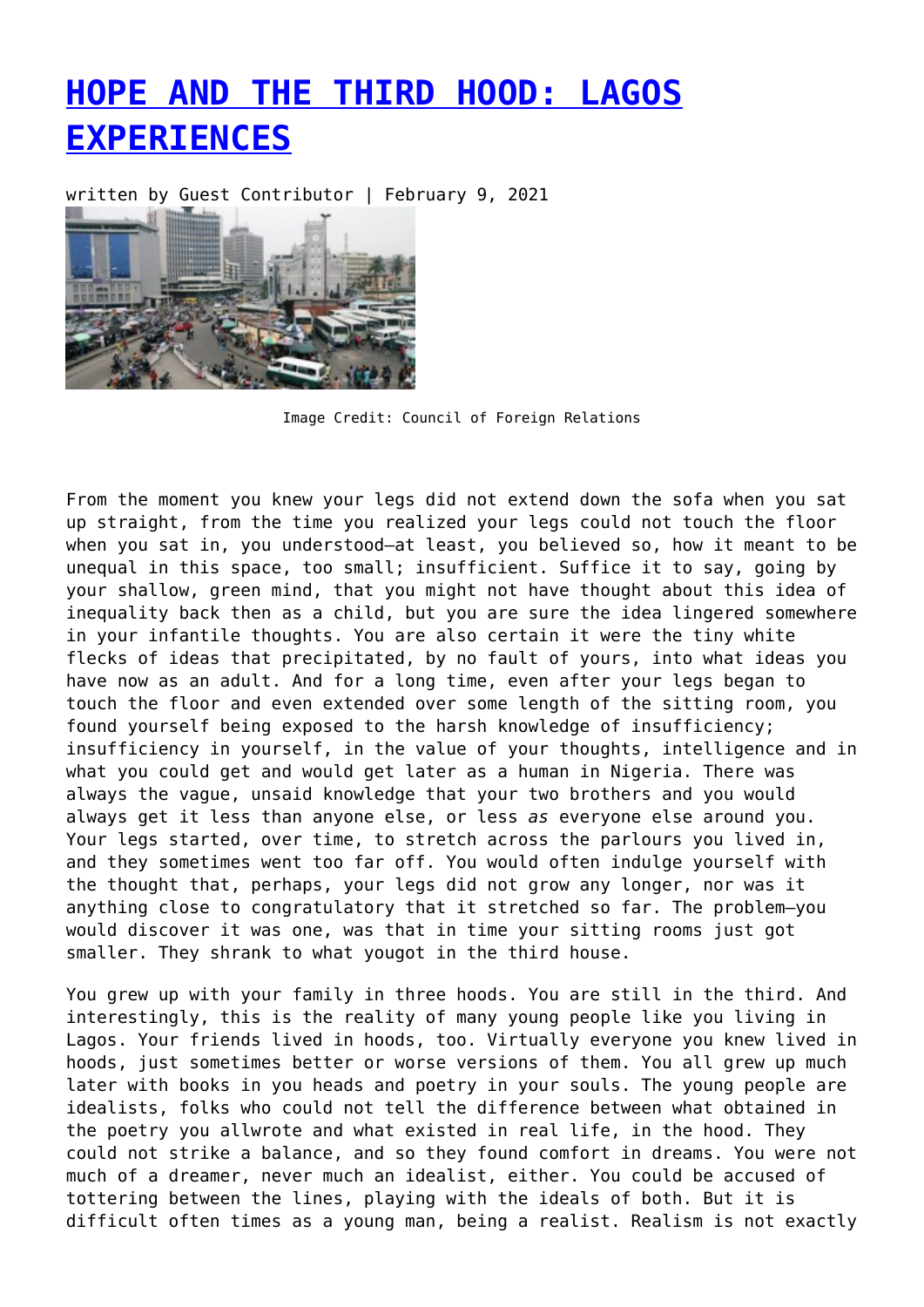a thing of the hood. Gambling, stealing, smoking weed and getting damn high, building castles in the air. *Dreams*. All a part of the idealism of the hood. It is what the hood thrives on—that rare ability to live in dreams. Hey, there is not exactly anything real about living in the hood, anyways. You just have to be real. But that's just your thought. You could be killed for it, for breaking the code of the hood. Dreams. You would not be too surprised, then, that the hood is made up of 87% of dreamers. And dreams work sometimes, too.

You young folks meet up in different places, random spots—churches, the university campus, in friends' houses, parties, etc., and you would rant and vent about everything idealistic. The earlier you know the dream of every young man here is to get out, the better for you. No one wants to die in the hood if they can help it. The hood-spawn intellectual who manages to do his first degree in Nigeria does not want to pursue his Master degree here. *Jand* is the goal, man. Everyone wants to *jand—*to school, to work and send foreign notes back home to the hood, to get a foreign wife and get a crisp green, to get a foreign husband and give birth to dual-citizened mulattos who would return many years later and contest and win political positions in Nigeria, etc., etc. Man, some others go there to just die! They get their visas ready, scratch up some money, pack their bags and fly from MM2 to JFK airport only to die in the States. But, hey, it pays well when it is said you died in the United States. In that way, you die a more favourable death. You evade Atan's grasp if you're lucky to have your body buried there. Your family makes it a priority to tell the printer in Agege to include in your obituary flyer that you had died in the U.S. after "a long illness." Everyone deserves some honour even in death, don't they? The hood gives you very little of the honour you want.

It is then hard to be realistic here. You, like your fellows in other parts of the country, have been in poverty so long you have become unwilling lovers of it, and you show this in many subtle ways than you can actually agree with the point. In the quest to run from poverty, you keep chasing it. One hell of a vicious cycle. You never blamed the poetry boys. Many of them, like you, discovered early—too early, perhaps, how small they were in the realm of things. Many of them (you are pushed to say 'all') grew up with their legs shy from touching the other end of the four walls of their living rooms. When you grow up in such a place, realism becomes a hard knock to crack. And so the young folks find some bit of comfort in their heads. In their dreams, they build the future they want, whatever it is. They pray they make it out of here with their heads still stuck in their shoulders. They need to give those dreams life. But like hard nuts, that, too, is hard to deal with. It is difficult waking up every day after a night of dreams only to walk all the way up the street, socks on, boots up, to fetch water from trucks. It is hard to reconcile the difference between the kings they are in the dreams they had last night and the street urchins they become when they wake. And this does not change. There is the belief that the rigours of today would come handy in the future when things become better. The ability to adapt into this life gives them some sort of invincibility, a certainty that they can overcome life if they overcame the hood. After your tour through the rigours of the university and come out with a first class, you still return to the hood and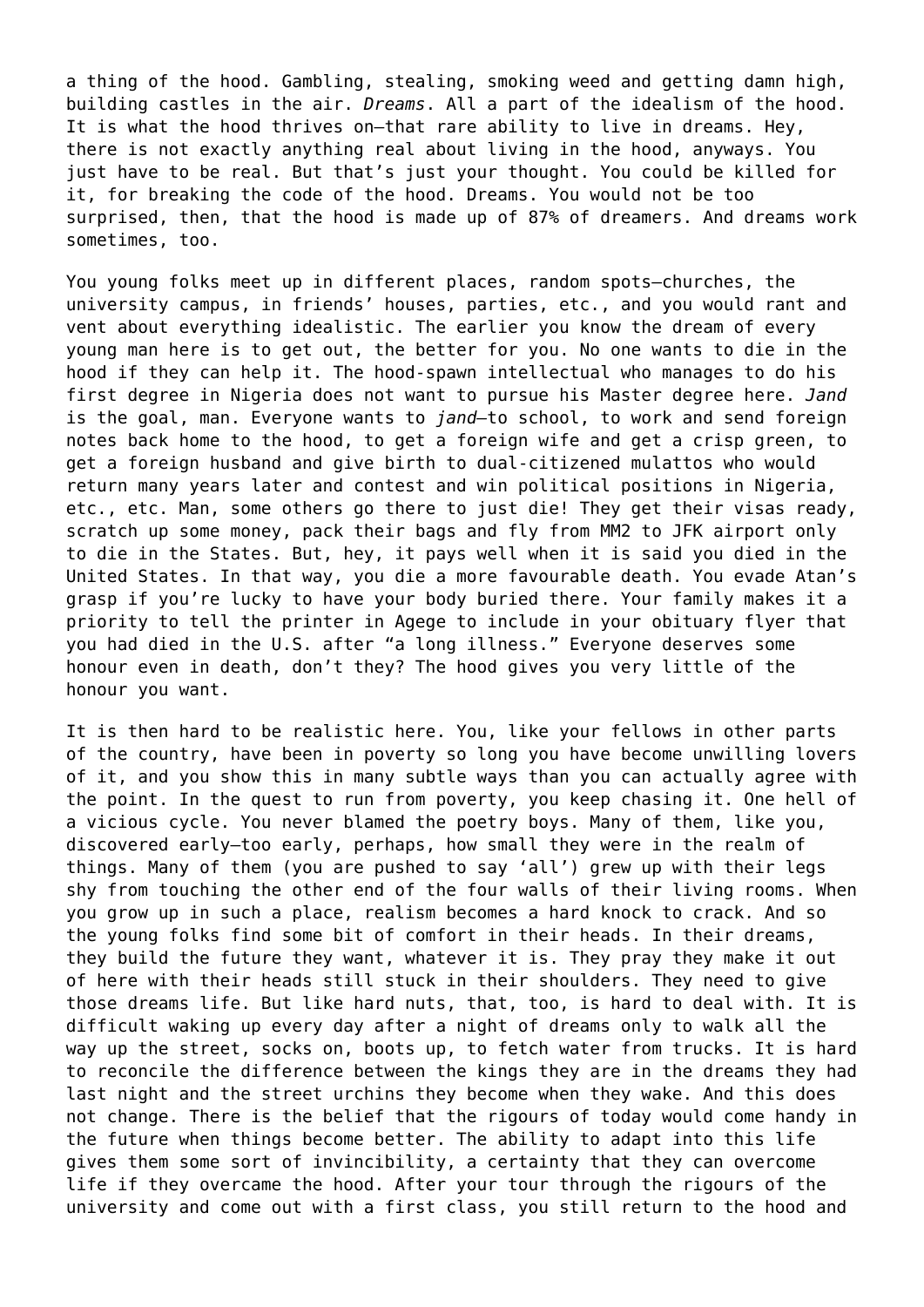face what everyone else is facing, but only in a better way. But you face it nonetheless. Regardless, you still dream.

*The first house,* the one which takes the credit of being your first physical home, was built in a hood in Aguda, Surulere in the late 80s. The deal between your parents and the builder still exists in smoke in your head, but it was the house youwere brought into on your coming to Lagos in the 90s from Abia State where you were born. The Aguda home was built in a hood, but a different one. In this hood, your young lives and nascent, impressionable sensibilities were shielded within walls. And were you three blocked from escaping that hallowed sanctity!? You could only leave when going to school in the mornings or when you had to get *zobo, fura* or *kunu* to enjoy a midday snack. An event you recall was in the early 2000s when a roguish street kid named Toheeb, a troublesome one indeed, had come to despoil your isolation by calling you three out to play. Your mother hated him for a long time after his unsuccessful attempt in liberating youwhich, you think, ended with your mother heading to his home to report to his mother to leave her boys alone. And so you lived out of the real world. You boys were only spectators enjoying the madness that played before your eyes: the midnight killings of Hausa traders right on Agboyin street, the mobbing of a thief or two in Aguda market, and rumours of a rape in Adetola. You were, however, not a part of it in any way. You would then forgive yourself for tottering later in life between being a realist and an idealist as many of your friends were. You were given a choice. These boys were not exactly. You did not see yourself having the moral right to judge the sensibilities of the fighters in the ring you only spectated over, their skins blistering with decades of unhealed wounds.

You leave the hood, but the hood lives within you. It never leaves, really. You just take it wherever you go: to Austria, Germany, Scotland, the U.S., U.K., Malaysia, etc., wherever your dreams take you. And some take it to the grave, too. The stain of the hood stays strong and thick, never washing off of you. They die hard like old customs. You recall that day in the first house as you munched on boiled groundnuts. The family could have been watching a football match, father, mother, your two older brothers and you. You cannot readily tell how they sat or where they did in the large sitting room. You, however, noted a strange phenomenon as you bit into the purple seeds and ate in piecemeal as though you had all of life's time to eat it—and you will not deny the thought might not have crossed your mind: your legs did not reach the floor but dangled above the red rug. You remember finding this rather odd, and to beat this existential oddity, you set about finding a solution by sitting over the edge of the chair. You would be damned to believe the problem solveditself that day. A child never truly understands the dynamics of *privilege* until it is taken from them and the rug is swept fast away from their feet.

*The second house* was smaller. You would soon discover the erstwhile ignored fact that you had never lived anywhere else asides Surulere. You moved to different parts of the local government, your houses shrinking and shrinking until you came to the third house. The second house was a curious case for study. It had no large, constricting walls and fences. Had mother and father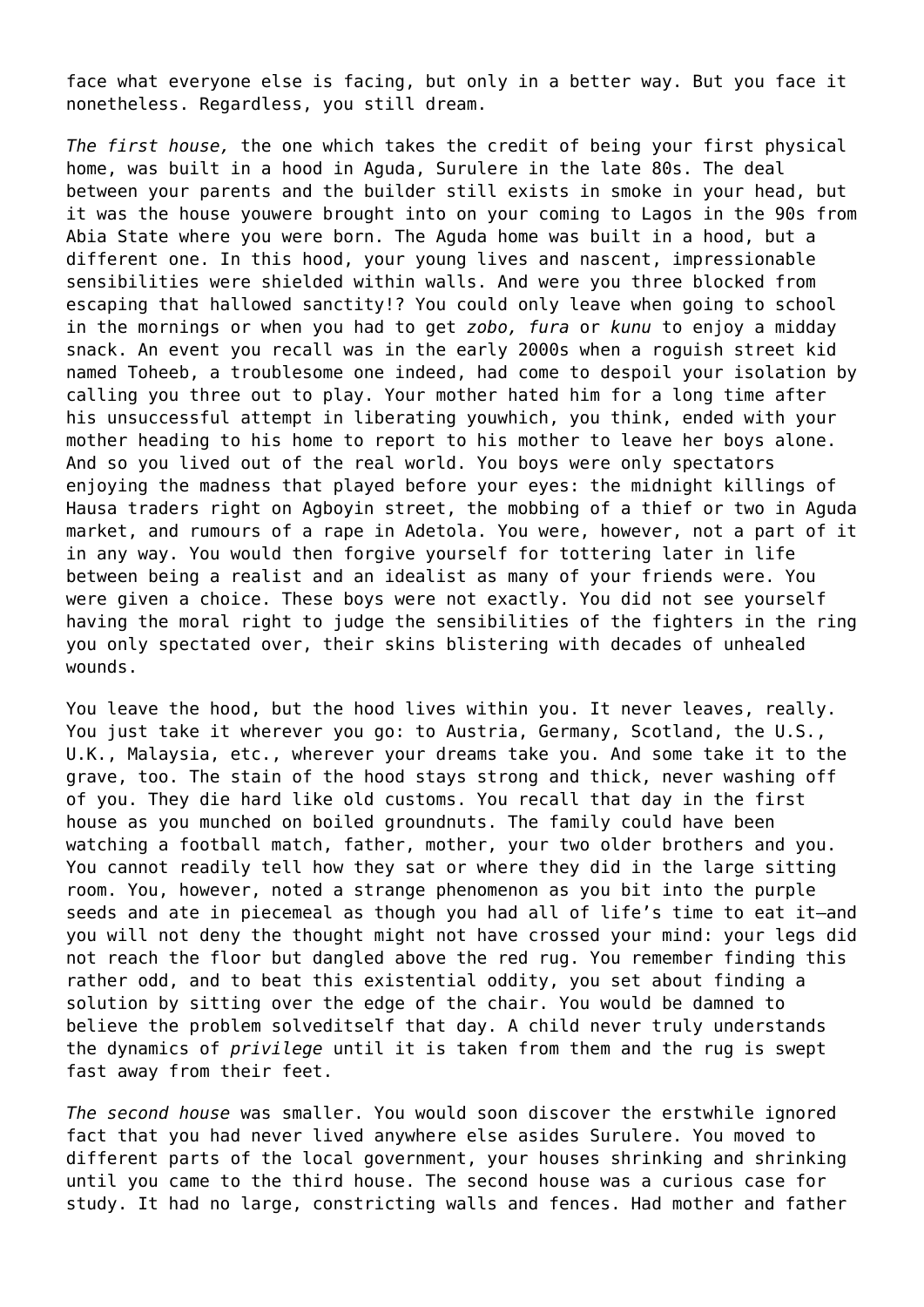become too old to care? Had they become tired? Had they made the choice because there was no more money, or simply confident that the old regiment would still serve them? This was true to an extent. The three of you did not need a fence to stay in there, at least the times you were not playing football with other compound kids and breaking occasional glass louvres with your leather balls.

Unlike the first house, you had a good number of neighbours in the second, and you made friends. As a youngster in the first house, the only friends you made was Andy, son of a woman living not far from your house who always loaded your mother with praises on how she raised three "good sons;" and Chisom, a light complexioned girl who fetched water from the well across your fence, and whose visits you would deliberately let coincide with yours so you saw her and watched her smile as pure as the water you got. The sitting room in the second house was relatively smaller, and now your teenage legs could comfortably reach the seat facing you when you sat opposite it. Yes, you still were in the hood, but you were shielded by the residual privilege of money and good privacy. These you lost when you moved into the third house.

*The third house* was exclusive, the Third World Hood, the Hood of Hoods. And the house did not help this description much. It was as open and public as the earth on creation day, with more than a dozen households living in more than a dozen small spaces like yours. The houses were so close to themselves that you could hear, from your room, a neighbour's private noise if you cocked your ears well. Olaitan Odularu street was an exclusive cult bereft of the usual old intellectual boys who read poetry from their souls. There were just *agberos*, mechanics, robbers, *oloshos*, barbers and restaurant owners who filled the gutters with spoiled foods. There was a gin bar just outside your house, close behind a gutter where the gin drinkers urinated and sometimes excreted into. This hood stopped you from being a spectator and plunged you into the real deal. It presented afresh all you had missed in your almost three decades.

There is the unspoken need to adapt to this new house, to the bathrooms and toilets which are in one large smelly block, both row of cubicles divided by a narrow line perpetually filled with dirty bathwater. Each cubicle is for four houses in the compound, and it quickly becomes a messy business when a usually unknown user forgets to or refuses to flush properly or flush at all. Spoken or unspoken, curses fly in this third house. The first time you used the toilet, you recalled wallowing in vows to not stay here for more than a month. The sad, heart-breaking news is that we get used to everything, good and bad. Naturally, you fell in line. Now, when you use the toilet and bathroom, you are reminded of the morbid power of the human will to absorb itself into the most terrible conditions. And so every day, you find yourself pouring water from the large drum into two buckets: one for bathing and the other for flushing the toilet after your business. It is startling that you no longer see it as odd—however uncomfortable you can be of it, going twice across the line of neighbors' rooms to the toilet, half naked, your towel strapped around your waist; nor do you see it as strange brushing your teeth in public anymore. Here, you learn how swallowing your phlegm for the sake of decorum is not only prudery taken too far, but an action that amounts to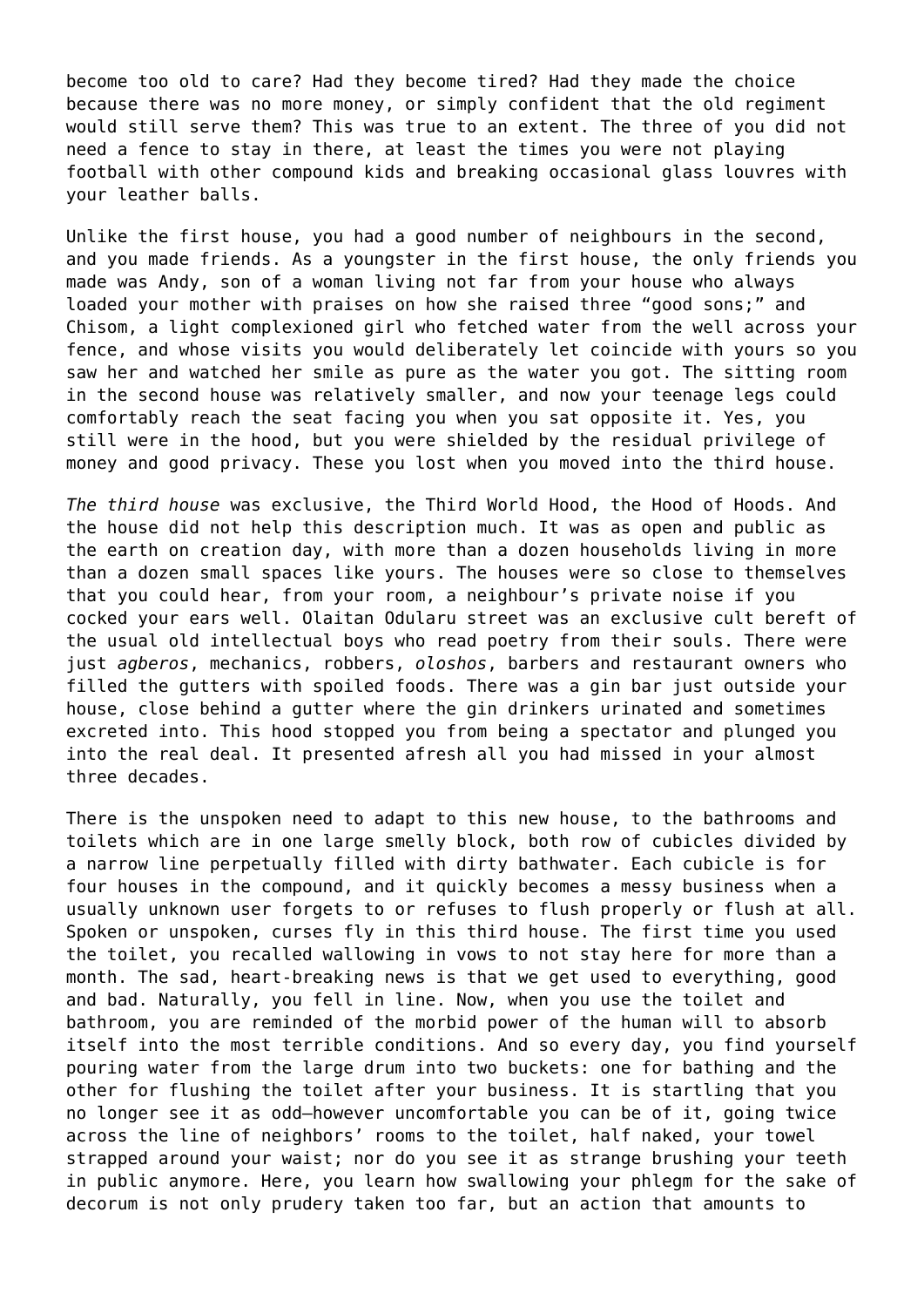plain foolishness.

Your father returns early from work today. When he enters, the youngest girl greets first followed by the first daughter. Your father responds to them both. You wait seconds more before you greet him. He responds weakly, and you understand. He, too, like you all, is sad to be here. He no longer responds the way he did in the first house when the three of you would jump on him yelling, "Daddy oyoyo!" as you took his bags from him, expecting gifts of *suya* and Speedy or Digestive biscuits. The times have changed. You are no longer three kids but six. Izundu and Ebuka, yourolder brothers, have left home, but you stick with the kids to perhaps guide them in this new hood, to remind them of the first hood, that this home had it better; to give them hope.

You step out for a haircut, and the barber, Collins, an Igbo man of about forty, is ready with his clippers.

"How much?" You ask.

"Three hundred *only*, oga," he responds.

"That's too much. Take it down."

"Nothing I fit do. Na so e be."

"You no fit give us Christmas bonus, abi? You no fit do free cut for all?"

"I would have, but I never even see the money wey I chop."

"How much you chop?"

He shrugs, applying spirit to the blade of the clipper. He must have won big. No one reveals the small wins.

"Twenty-eight thousand. Small change."

"Yeah, it is." He missed the sarcasm and starts cutting your hair.

"Wetin man get for hand better pass the one wey him never see o. If you win bet, no think say you don get the money until you see the money for hand."

"Yeah, a bird in the hand is worth two in the bush." He considers this a while and continues talking as he cuts.

"I no go support make anybody gamble. I no go like my pikin to gamble. But this Nigeria go force you." You hum in support, listening to him attentively now. Collins is a man in constant need to let things off his chest. He is a man with vivid dreams. Besides, he is nice and polite, and so you listen.

"No be say I wan dey barb hair. You think say na barbing bring me come Lagos? Na visa! I dey go Austria next year." You ask why Austria and he says something about having people there.

"Na this barbing I dey use hol' body till next year and I go comot here. But